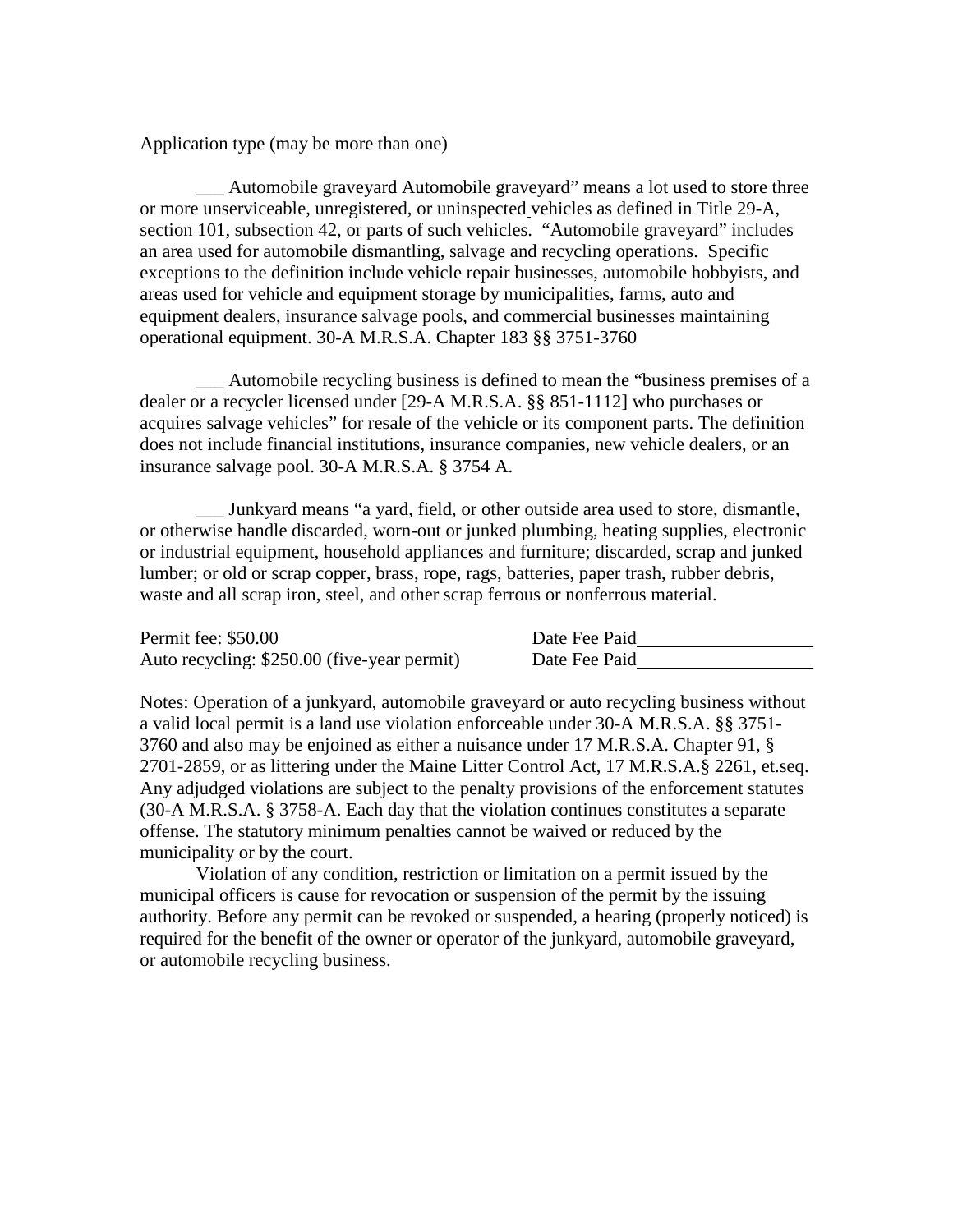## Town of Vassalboro 2008-2009 APPLICATION FOR AUTOMOBILE GRAVEYARD OR JUNKYARD PERMIT

| Name                                                                                                                                                                                                                            |    |                      |
|---------------------------------------------------------------------------------------------------------------------------------------------------------------------------------------------------------------------------------|----|----------------------|
|                                                                                                                                                                                                                                 |    |                      |
|                                                                                                                                                                                                                                 |    |                      |
|                                                                                                                                                                                                                                 |    |                      |
| 1. Physical location of the auto graveyard, recycling and/or junkyard __________                                                                                                                                                |    |                      |
|                                                                                                                                                                                                                                 |    |                      |
| 3. The "yard" was established in $\_\_\_\_$ by $\_\_\_\_\_\_$                                                                                                                                                                   |    |                      |
| 4. The application is made by a:                                                                                                                                                                                                |    |                      |
| ____ company ______ corporation _____ partnership _____ individual                                                                                                                                                              |    |                      |
| 5. Are you licensed as an:                                                                                                                                                                                                      |    | Date License expires |
| 6. Is your facility a viable business entity actively engaged in the business of salvaging,<br>recycling, dismantling, processing, repairing, or rebuilding junk, vehicles, or their parts<br>for the purpose of sale or trade? |    |                      |
|                                                                                                                                                                                                                                 | No |                      |
| Note: State law (MRSA 3754 5(D).now requires this demonstration at the time of your<br>re-licensing.                                                                                                                            |    |                      |
|                                                                                                                                                                                                                                 |    |                      |
|                                                                                                                                                                                                                                 |    |                      |
|                                                                                                                                                                                                                                 |    |                      |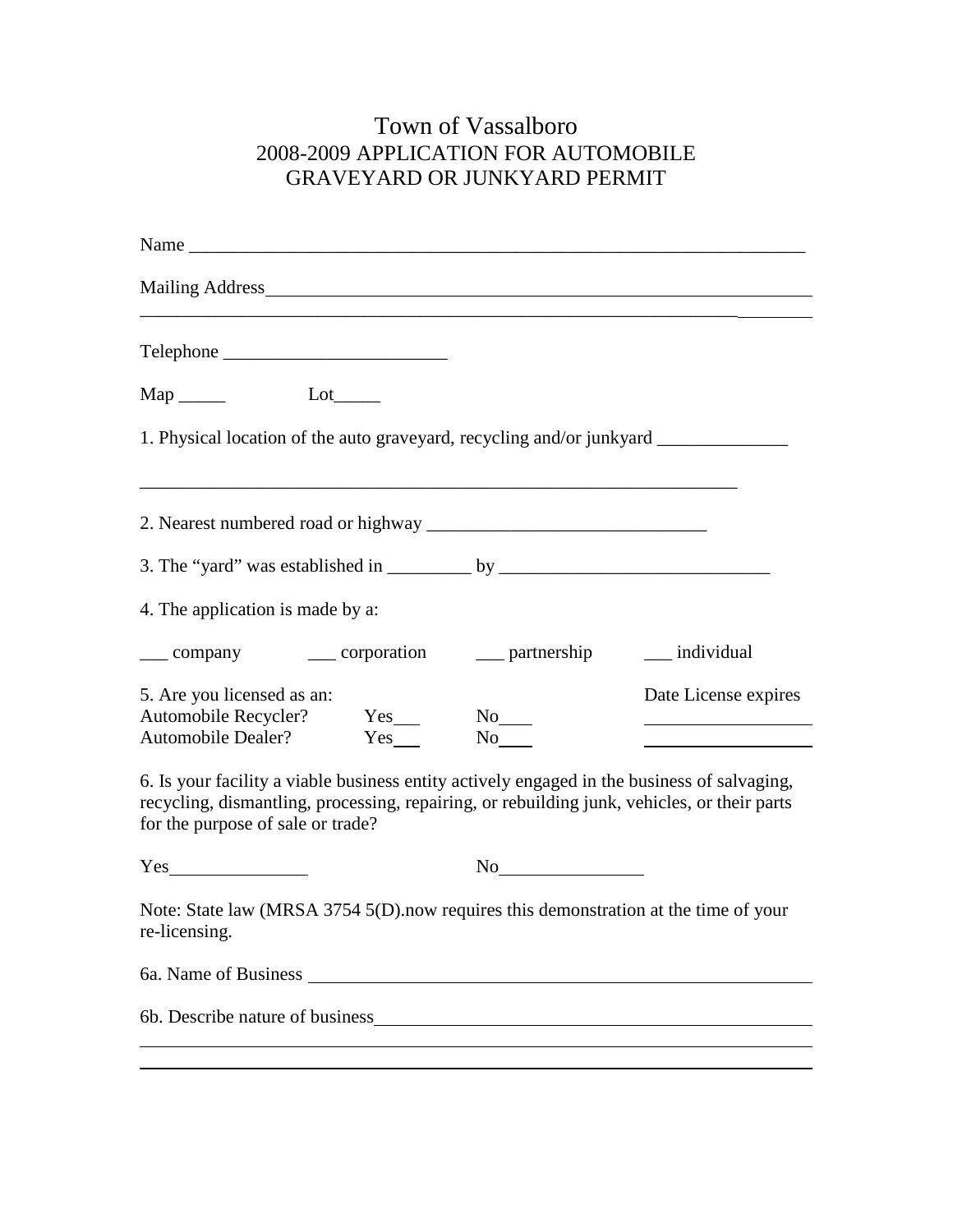7. Give estimates of the number of vehicles currently being stored, and vehicles crushed and shredded at your facility in the last year. Stored <u>and a second contract of the state of the state of the state of the state of the state of the state of the state of the state of the state of the state of the state of the state of the state of the state of the sta</u>

Crushed and/or Shredded

8. Are tires being stored on your property? Prepare estimates of the number or the size of tire storage areas and indicate the location of the tire storage area on your site plan.

8a. Describe your plan for the storage and disposal of tires

8. Do you have vehicles incapable of being driven under their own motor power that have been on your property more than 180 days that **have not** have the fluids such as motor oil, transmission fluid, gasoline, coolant, brake fluid, power steering fluid drained and batteries and mercury switches removed?

Yes No Note: State Law (MRSA 3754-A, 5F) requires all such vehicles in auto graveyards to meet this requirement by Jan 1 of 2007.

8a. Describe your plan for the containment and storage of vehicular fluids, batteries, and mercury switches in vehicles incapable of being driven.

9. Have you received additional vehicles since last year? If so how many?

Number Vehicles No Vehicles No Vehicles

If so, are you maintaining a log indicating the date each vehicle was acquired, a copy of the vehicle's title or bill of sale, and the date which all fluids, refrigerants, batteries, and mercury switches have been removed?

Yes No

Note: State Law (MRSA 3754-A 5E) now requires this vehicle log.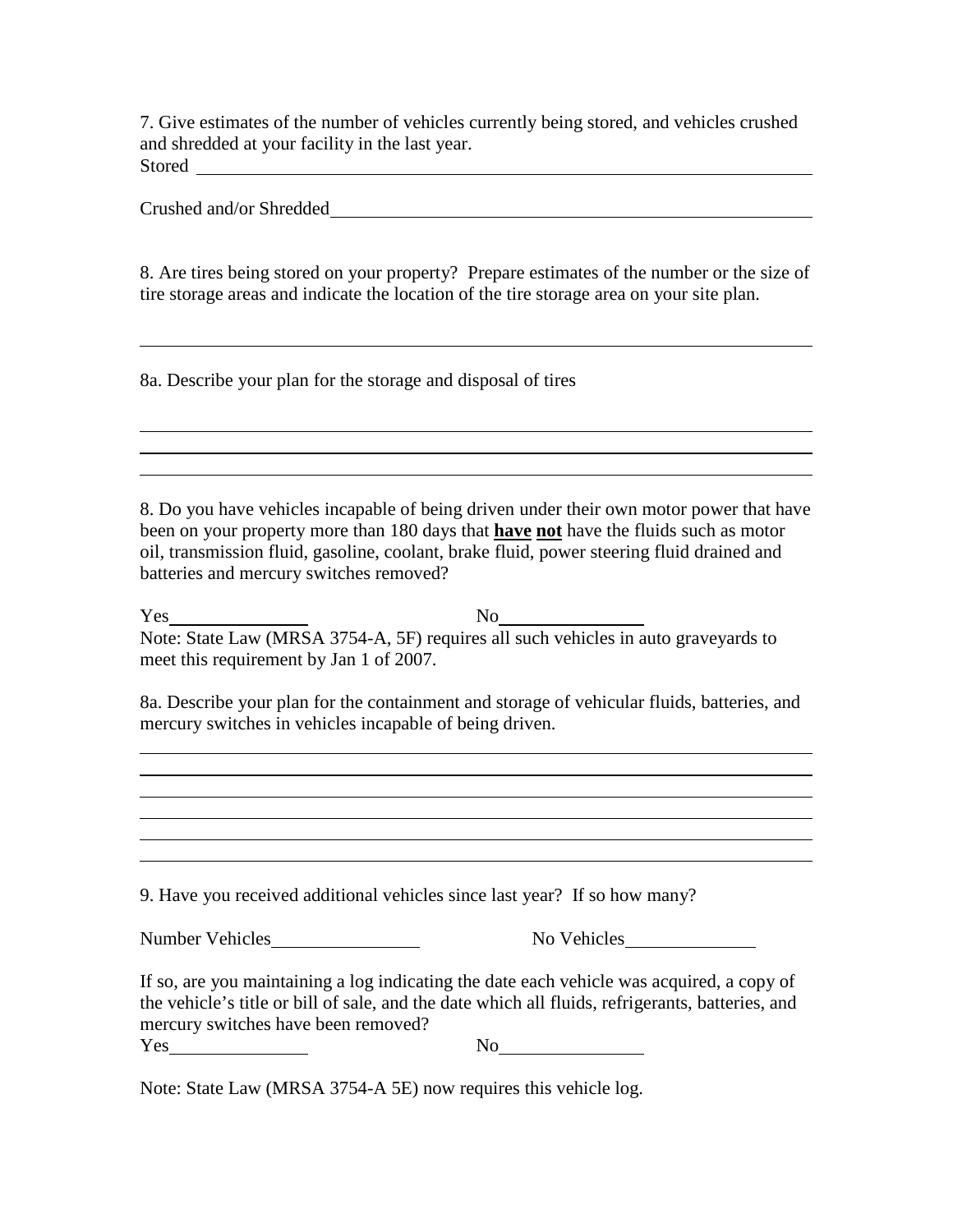10. Have you applied for a DEP Stormwater permit? Yes No If not, please provide evidence that a DEP permit is not needed (Letter from DEP).

11. How is your property screened?

\_\_\_ fence: type\_\_\_\_\_\_\_\_\_\_\_\_\_\_\_\_, height \_\_\_\_\_\_\_\_\_\_

\_\_\_ trees: type \_\_\_\_\_\_\_\_\_\_\_\_\_\_\_\_, height \_\_\_\_\_\_\_\_\_\_

\_\_\_ embankment

 $\_\$ gully

12. What is the distance of the "yard" edge to the center of the nearest road?

13. Is the location of storage and dismantling areas of vehicles or junk within 500 feet of (circle answer). If so indicate on site plan.

| A public park                     |   |   |
|-----------------------------------|---|---|
| A public playground               | Y | N |
| A public bathing beach            | v | N |
| A church                          | V | N |
| A cemetery                        | v | N |
| Any other type of public property |   | N |

14. Is the location of storage or dismantling areas of vehicles or junk within 500 feet of a public or private well not on your property? If so indicate distances and property owner on site plan.

Yes No. 1995

If so can you provide evidence that water supplies have not been contaminated?

Yes No 15. Is the location of storage or dismantling areas of vehicles or junk within 20 feet of any lot line? If so, indicate on site plan. Yes No

Within 300 feet of any water body or wetland? If so, indicate on site plan. Yes No